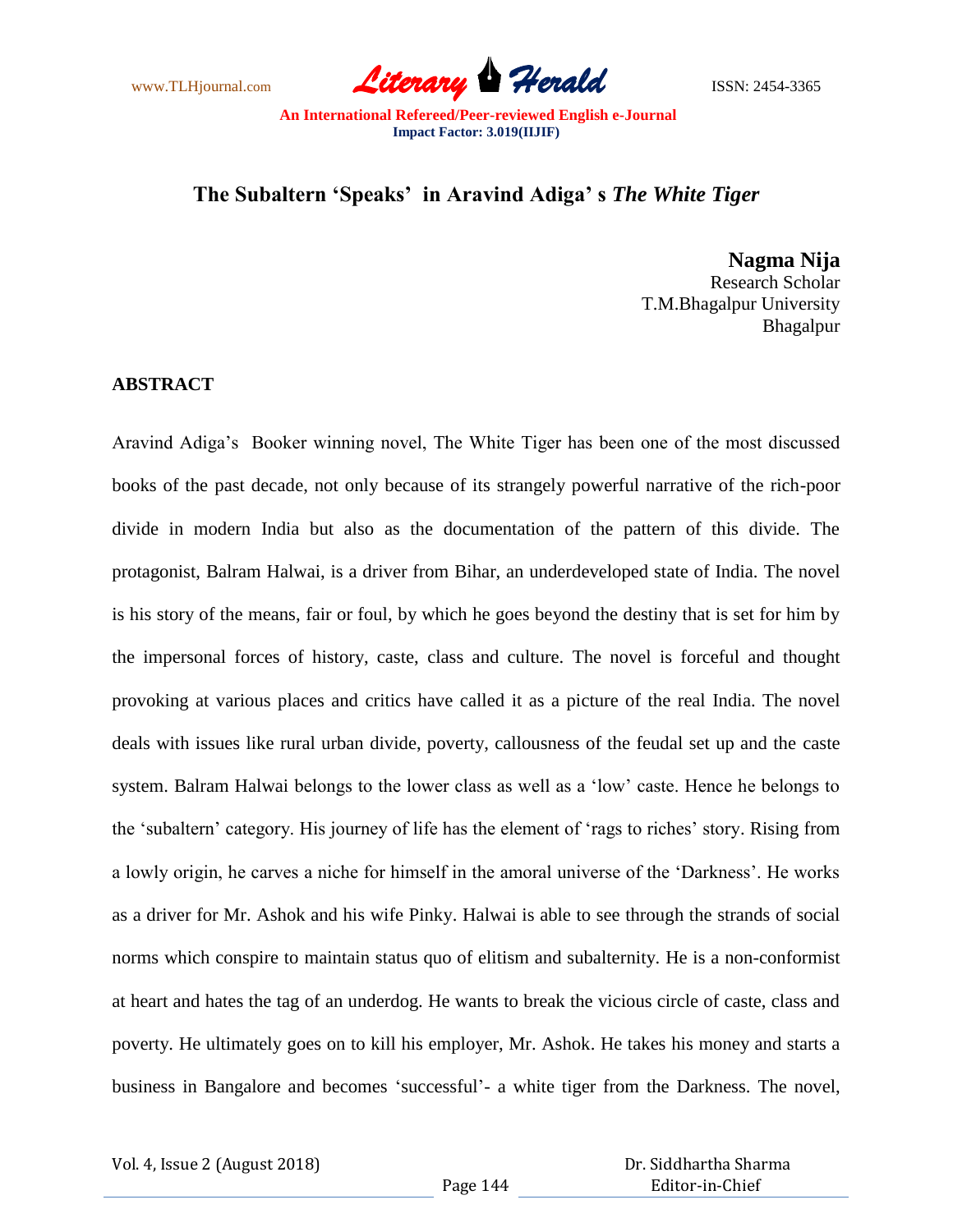

thus, deals with ‗subalternity' and its counter-narrative as against the established narrative of socio-economic development and modernist discourse of equality.

## **The Subaltern 'Speaks' in Aravind Adiga' s** *The White Tiger*

‗The White Tiger' (2008) is a Booker winning novel written by Aravind Adiga which deals mainly with the issue of the rich-poor divide in modern India, from an essentially subaltern point of view. The protagonist, Balram Halwai, narrates the story of his rise from a 'half baked' fellow from the 'Darkness' to being a 'thinking man, an entrepreneur' based in Bangalore, through letters to the Chinese Premier Wen Jiabao. The novel is a bildungsroman tracing the development of Balram Halwai. It is his story of the means, fair or foul, by which he goes beyond the destiny that is set for him by the impersonal forces of history, caste, class and culture. Written from a first person point of view, the novel is epistolatory in form – addressed by the protagonist Balram Halwai to Chinese Premiere Wen Jiabao. It is also a type of a ‗bildungsroman' where Balram Halwai's journey of life is traced. At the beginning of his letter, Balram says:

"The Autobiography of a Half Baked Indian. That's what I ought to call my life's story." [Adiga, 10]

Balram is of a lowly origin. He belongs to a 'low' caste as well as the low class. The fruits of democracy have not reached him and his ilk. Equality, for him, is a chimera. A loaded term ‗Subaltern' may be appropriately used for Balram Halwai. Here it would be pertinent to

| Vol. 4, Issue 2 (August 2018) |  |
|-------------------------------|--|
|-------------------------------|--|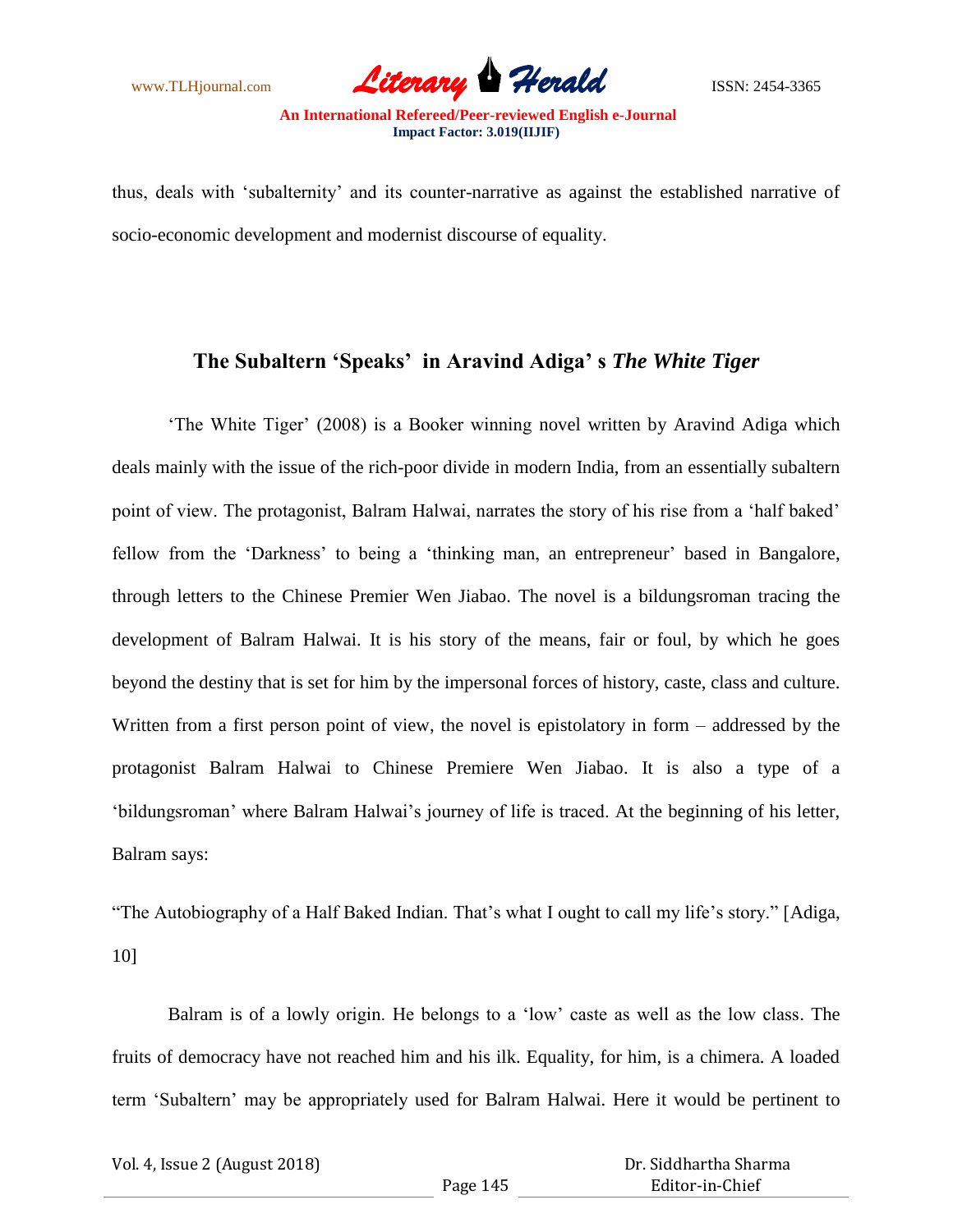www.TLHjournal.com **Literary Herald Herald** ISSN: 2454-3365

delve into the connotations of the word 'subaltern'. The term was first used by Antonio Gramsci and it :

"underlines a subordinate position in terms of class, gender, caste, race and culture." [Das, 145]

Owing to the marginalized position in the society, the status of the subaltern class has always been vulnerable to misrepresentation. The question of authenticity of experience has remained central to the discourse of subaltern identity. In her path-breaking essay "Can the Subaltern Speak", Gayatri Chakravorty Spivak writes largely in respect of the gender subalternity :

"The subaltern cannot speak. There is no virtue in global laundry lists with 'woman' as a pious item. Representation has not withered away. The female intellectual as intellectual has a circumscribed task which she must not disown with a flourish." [Spivak]

But her arguments for gender subalternity hold ground for racial, caste and class subalternity as well. Commenting on Spivak's theory of the muted subaltern, Leela Gandhi observes

"She queried 'Can we touch the consciousness of the people, even as we investigate their politics? With what voice-consciousness can the subaltern speak?' Through these questions Spivak places her squarely within the familiar and troublesome field of representation and 'representability'. How can the historian/investigator avoid the inevitable risk of presenting subaltern consciousness? Should the intellectual abstain from representation? Which intellectual is equipped to represent which subaltern class? Is there an 'unrepresentable subaltern class that can know and speak itself?' And finally, who- if any- are the true or representative subalterns of history, especially within the frame of reference provided by the imperialist project?" [Gandhi, 2]

Vol. 4, Issue 2 (August 2018)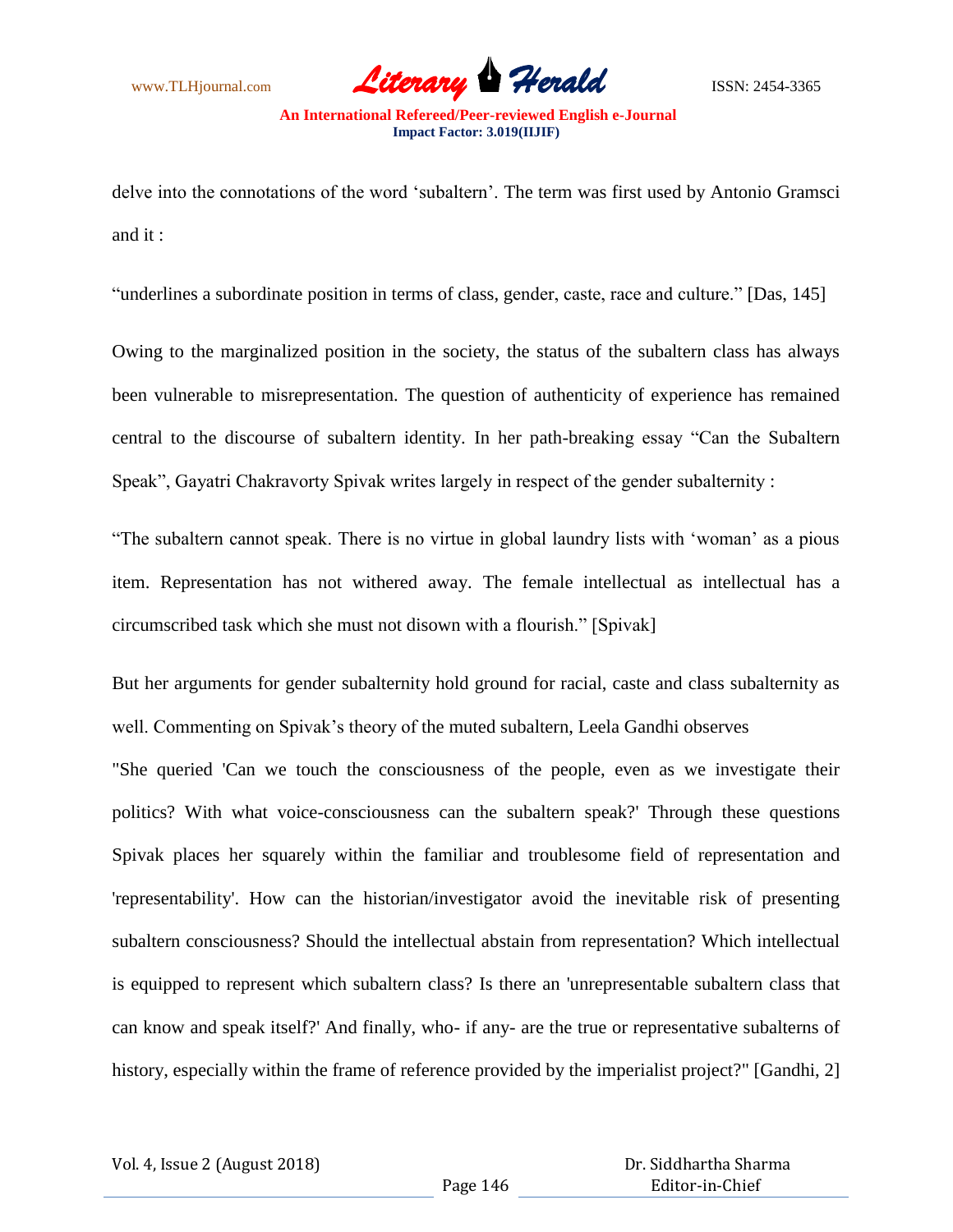www.TLHjournal.com **Literary Herald Herald** ISSN: 2454-3365

This problematizes the issue of who speaks for the subaltern if he/ she is incapable of doing so. Through 'The White Tiger', Aravind Adiga seems to answer this question. The Guardian's review notes the influences on Adiga and quotes him thus :

―It is not surprising then that the greatest literary influences on the book were three great African-American 20th-century novelists-Ralph Ellison, James Baldwin and Richard Wright. ‗They all wrote about race and class, while later black writers focus on just class. Ellison's Invisible Man was extremely important to me. That book was disliked by white and blacks. My book too will cause widespread offence. Balram is my invisible man, made visible. This white tiger will break out of his cage.' " [Guardian, Saturday, October 18, 2008.]

The story he tells is from the point of view of Balram Halwai, a poor, low-caste, rickshaw-puller's son- a subaltern. It is his sense of facts that strikes the readers. Balram's arguments and beliefs are irreverent and powerful. He charges against the power structure that is responsible for the caste bias and class oppression. His early life in a small village, Laxmangarh in the 'Darkness' (apparently an unflattering name for the state of Bihar) is a documentation of the hardships that a 'low' caste, poor boy has to face. Balram's narrative takes down the euphoria associated with liberalization, privatization and globalization in India. He launches a scathing critique of India's development story in his narrative. The existence of 'Darkness' is a reality:

―I am talking of a place in India, at least a third of the country, a fertile place, full of rice fields and wheat fields and ponds in the middle of those fields choked with lotuses and water lilies, and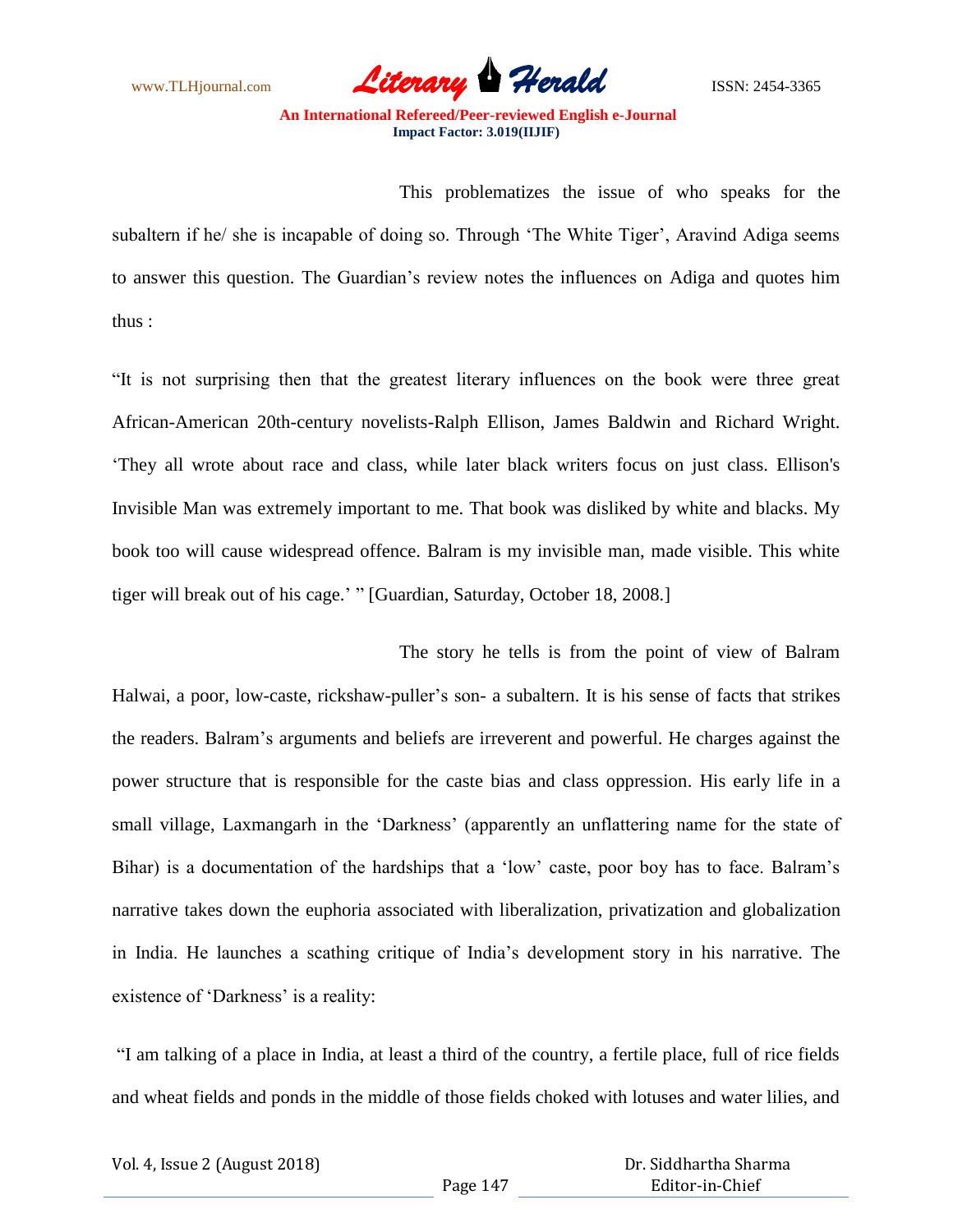

water buffaloes wading through the ponds and chewing on the lotuses and lilies. Those who live in this place call it the Darkness. Please understand, Your Excellency, that India is two countries in one: an India of Light, and an India of Darkness. The ocean brings light to my country. Every place on the map of India near the ocean is well off. But the river brings darkness to India—the black river. Which black river am I talking of—which river of Death, whose banks are full of rich, dark, sticky mud whose grip traps everything that is planted in it, suffocating and choking and stunting it? Why, I am talking of Mother Ganga, daughter of the Vedas, river of illumination, protector of us all, breaker of the chain of birth and rebirth. Everywhere this river flows, that area is the Darkness."  $[Adiga, 14-15]$ 

 The village, Laxmangarh, is dominated by the landlords – the Buffalo, the Stork, the Wild Boar and the Raven, whose quarters are outside the village. They are the unofficial rulers of the village who exploit the villagers at their free will. As a result the village is a classic example of the income disparity that prevails in developing countries. Development and underdevelopment are shown as binary opposites. Ocean is contrasted with the river; the former symbolizes development while the latter symbolizes backwardness. The features of Darkness are dealt with at length.

―There is a small branch of the Ganga that flows just outside Laxmangarh; boats come down from the world outside, bringing supplies every Monday. There is one street in the village; a bright strip of sewage splits it into two. On either side of the ooze, a market: three more or less identical shops selling more or less identically adulterated and stale items of rice, cooking oil, kerosene, biscuits, cigarettes, and jaggery. At the end of the market is a tall, whitewashed,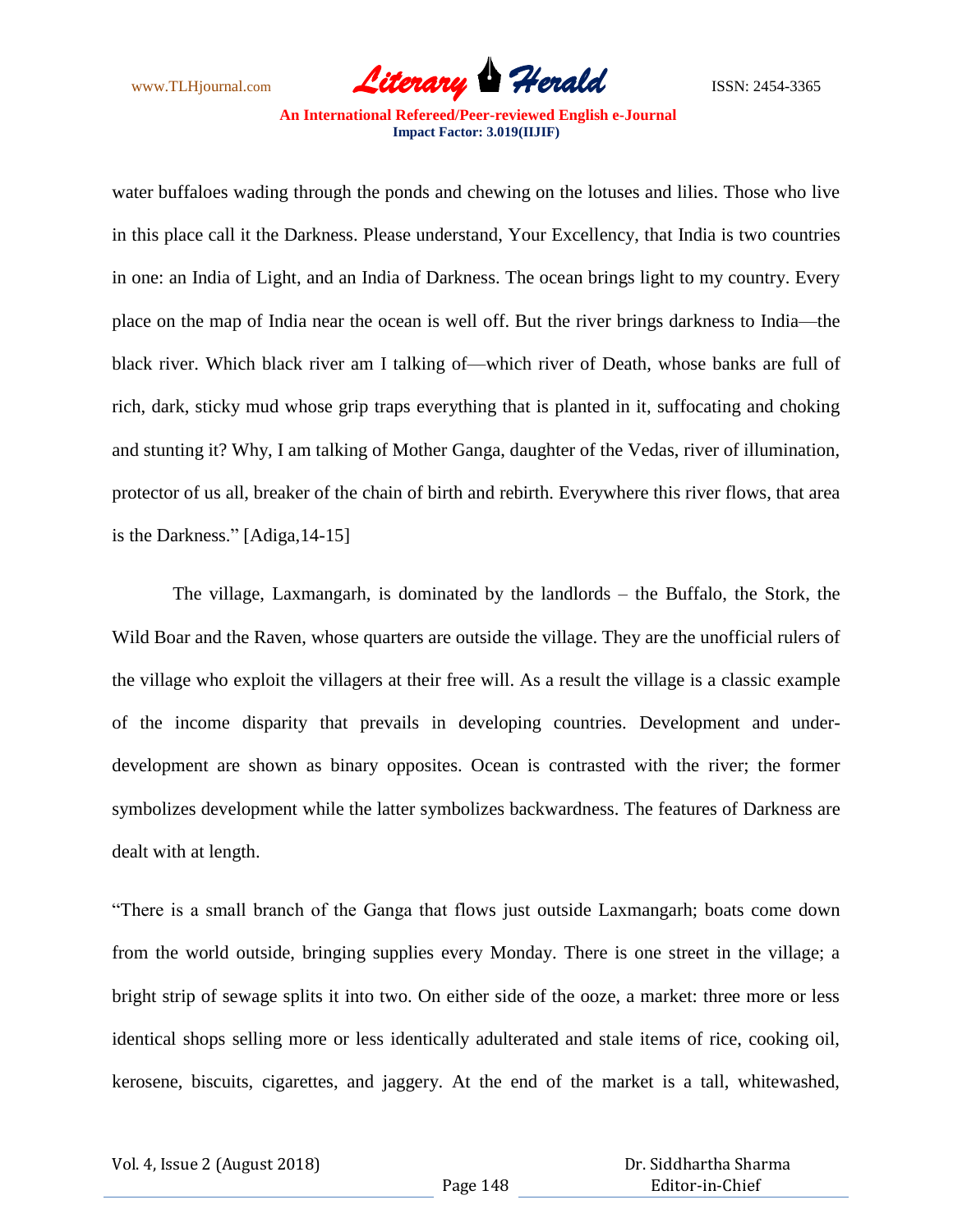

conelike tower, with black intertwining snakes painted on all its sides—the temple. Inside, you will find an image of a saffron-colored creature, half man half monkey: this is Hanuman, everyone's favorite god in the Darkness. Do you know about Hanuman, sir? He was the faithful servant of the god Rama, and we worship him in our temples because he is a shining example of how to serve your masters with absolute fidelity, love, and devotion."[Adiga, 12-13]

Darkness is a space full of people who have no control over their lives. They are 'halfbaked'. Because of the lack of knowledge as well as skills, the downtrodden have no employability in a small village whose economic activity is hijacked by the oppressive elite. The vicious circle of poverty and unemployment is perpetuated by the landlords who form the defacto government of the village. Economic vulnerability and powerlessness hurt the people of the lower class who get systematically marginalized. Migration is the only option for the men. They go to places like Dhanbad and Delhi to earn. This is where the divide between the urban and rural India become evident. While they get employment opportunities in urban areas and metropolitan cities, their status of subalternity sticks as an indispensible part of their identity. When they return, they have the money and the daunting task to deal with the women in their homes. Balram paints a grim picture of the women in the village. They, too, are a deprived lot. But somehow, they have an upper hand in the village household :

―A month before the rains, the men came back from Dhanbad and Delhi and Calcutta, leaner, darker, angrier, but with money in their pockets. The women were waiting for them. They hid behind the door, and as soon as the men walked in, they pounced, like wildcats on a slab of flesh. There was fighting and wailing and shrieking." [Adiga, 26]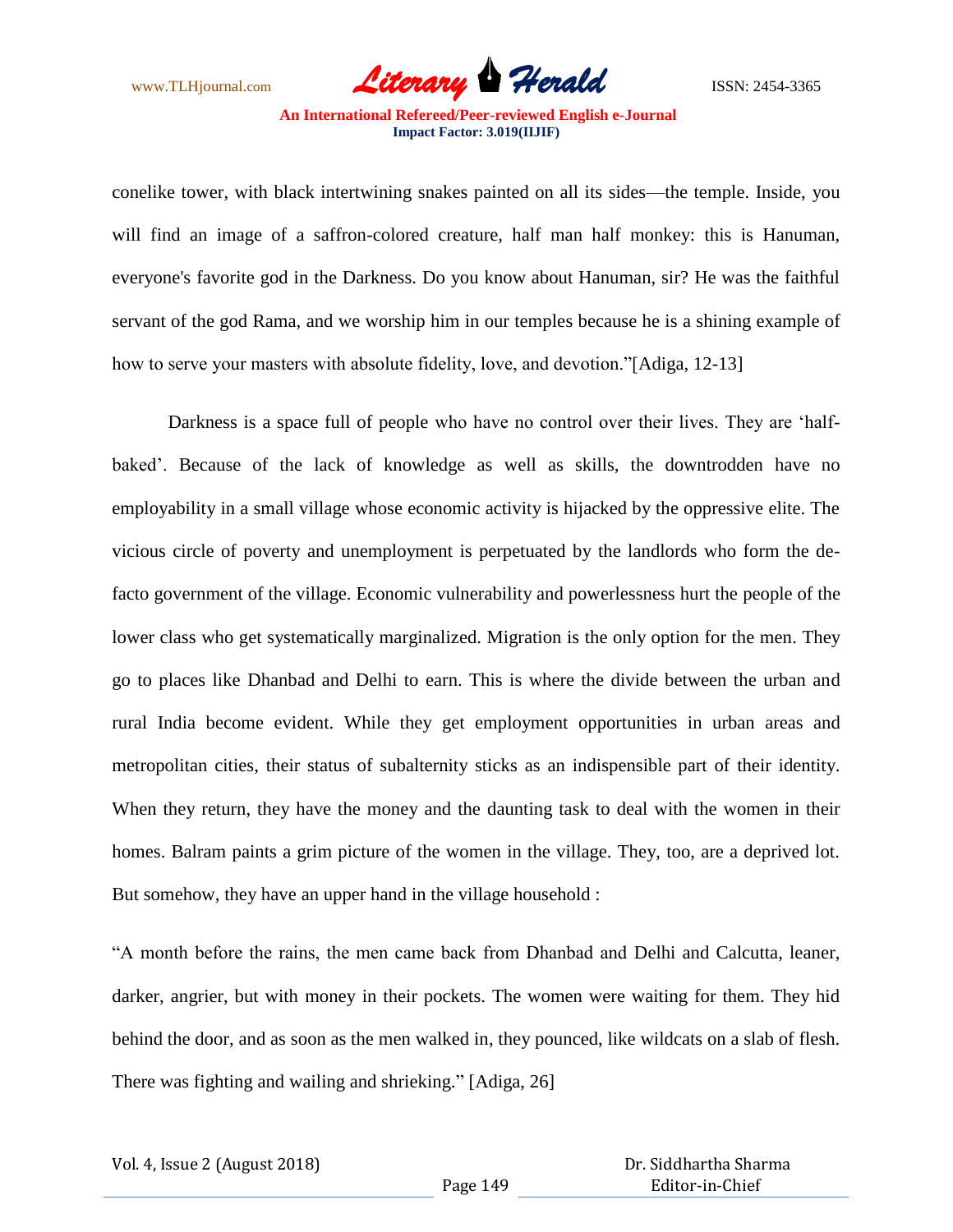www.TLHjournal.com **Literary Herald Herald** ISSN: 2454-3365

One can argue that the narrator's cynicism compels him to make a generalization regarding the women in the household. But the plight of the men is unquestionable. The narrator's father, Vikram Halwai, a rickshaw-puller, laments that he survived the city but could not survive the women of his home. His efforts to live a life of minimum respectability prove futile. Though he is honest and hard working, the impersonal forces of caste and class work in tandem to keep him grounded, or worse, buried in the mire of poverty and despair. Balram is his father's 'plan' for a better future. And he doesn't disappoint. He is uncommon, different from others in the ‗Darkness'. He is ‗The White Tiger' who emerges from a crowd of mediocrity to being an entrepreneur. This has been possible because Balram has learnt the way to rise. He has realized :

―…in the old days there were one thousand castes and destinies in India. These days, there are just two castes : Men with Big Bellies, and Men with Small Bellies. And only two destinies: eat or get eaten up." [Adiga, 64]

The socio-economic and political reality of India in general and the Darkness in particular is touched upon by Balram in his narrative. He speaks of the poverty and ignorance of people there, the feudal system and the Naxal problem, issue of migration, lack of health care facilities, economic inequality and the Great Socialist's decade old misrule. Darkness remains a place from where he tries hard to get out and finally succeeds. Balram adopts fair means as well as foul in his dealings. He inhabits an amoral universe where his primary goal is to get rich; to move from darkness to light. The change of character is evident in Balram. From being a rustic boor, he graduates to being a crafty schemer.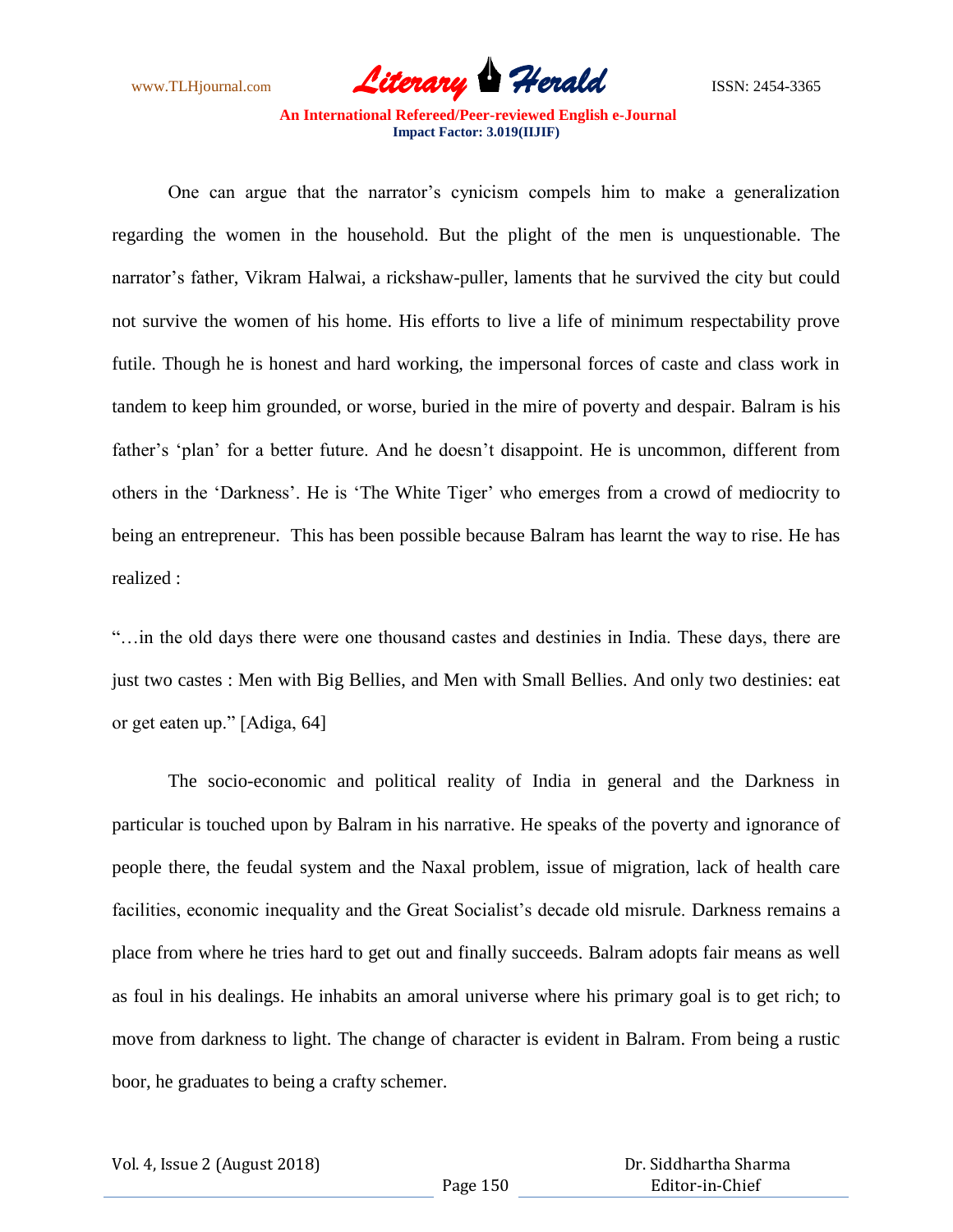

―How I was corrupted from a sweet, innocent village fool into a citified fellow full of debauchery, depravity, and wickedness. All these changes happened in me because they happened first in Mr. Ashok. He returned from America an innocent man, but life in Delhi corrupted him— and once the master of the Honda City becomes corrupted, how can the driver stay innocent?" [Adiga, 197].

He believes that the exploitative system has pushed him to the brink. In search of his goal, he migrates to Dhanbad and works as a chauffeur to Mr. Ashok, the son of a feudal lord of Laxmangarh. Initially, he serves his master to the best of his abilities. But the critical moment comes when Mr. Ashok's wife, Pinky Madam accidentally kills a child and his masters force him to take the blame for it. Balram is enraged at the heartlessness of the rich. He resorts to cheating his masters.

―How many ways are there for a driver to cheat his master? Over the next two weeks, I did things I am still ashamed to admit. I cheated my employer. I siphoned his petrol; I took his car to a corrupt mechanic who billed him for work that was not necessary; and three times, while driving back to Buckingham B, I picked up a paying customer. The strangest thing was that each time I looked at the cash I had made by cheating him, instead of guilt, what did I feel? Rage. The more I stole from him, the more I realized how much he had stolen from me." (Adiga., 230).

 He finally goes on to kill Mr. Ashok, loot his money and take his name as his new identity. He leaves Delhi for Bangalore and starts his own business there. Balram is not completely remorseless for the crime of killing his master. In fact, he says: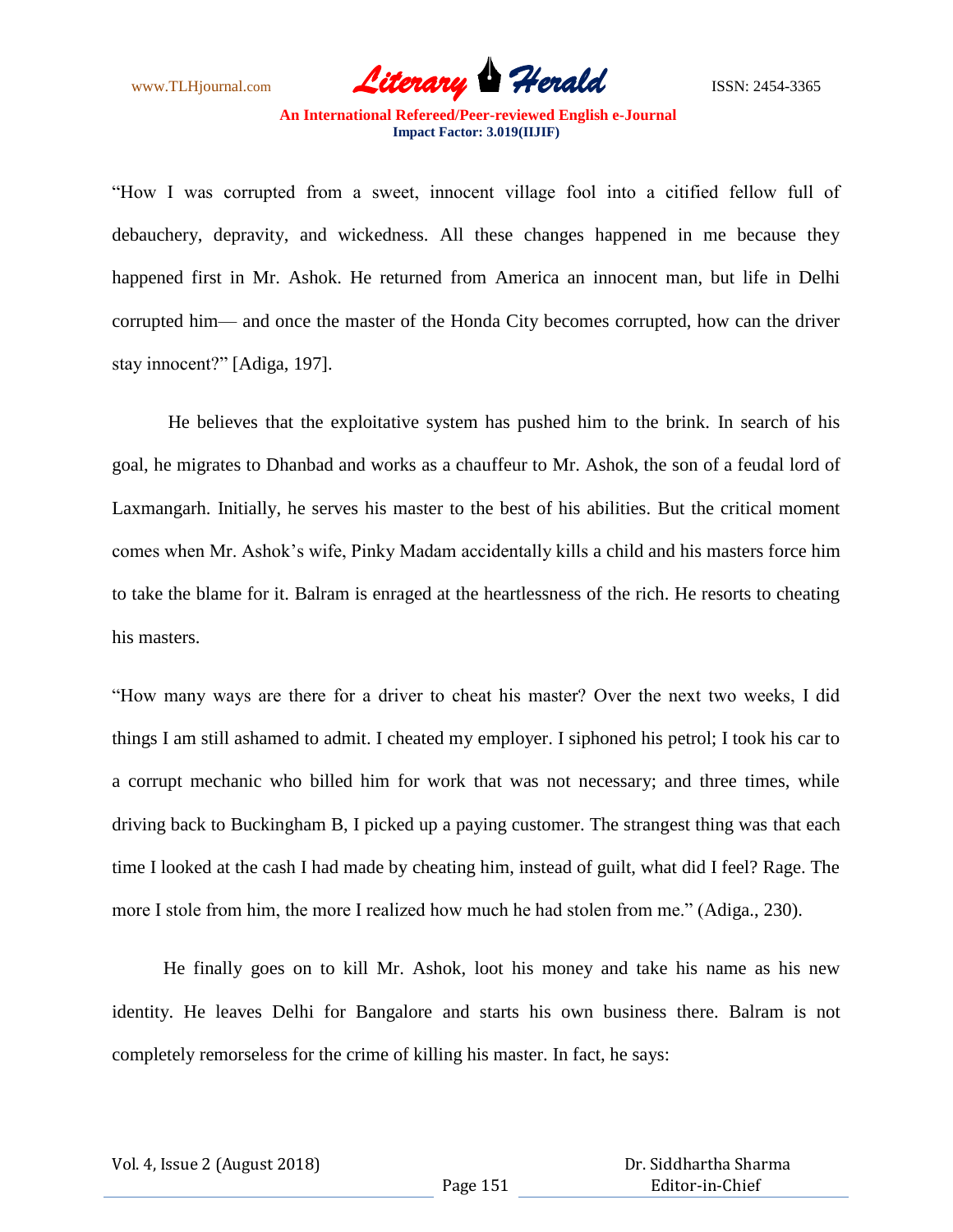

― Why not? Am I not a part of all that is changing this country? Haven't I succeeded in the struggle that every poor man here should be making. – the struggle not to take the lashes your father took, not to end up in a mound of indistinguishable bodies that will rot in the black mud of Mother Ganga? True there was the matter of murder – which is a wrong thing to do, no question about it. It has darkened my soul. All the skin-whitening creams sold in the markets of India won't clean my hands." [Adiga, 318]

The murder of his master is the only option that he sees to break out of the 'Rooster Coop' of darkness. Here Adiga seems to suggest that the subaltern can overcome exploitative set up by his/her own flash of genius. In Balram Halwai's case, the flash of genius has obvious shades of grey.

― In the discourse of the white tiger it is the voice of the subaltern that can be heard who, through his 'silence' has finally arrived at a position from where he can speak with no fear of repercussions..." (Narula, 181).

 No collective action is advocated or implied. Balram Halwai is the exception to the norm. But he is the exception who speaks for himself. More importantly, he is historically and socially aware. He acts decisively, although in a manner which may not be considered righteous. The narrative, thus, is a tribute to the amoral and enterprising man who wants to give it back to the systemic forces of exploitation.

## **Works Cited**

Adiga, Aravind. The White Tiger. India: Harper Collins Publishers, 2008. Print.

| Vol. 4, Issue 2 (August 2018) |          | Dr. Siddhartha Sharma |
|-------------------------------|----------|-----------------------|
|                               | Page 152 | Editor-in-Chief       |